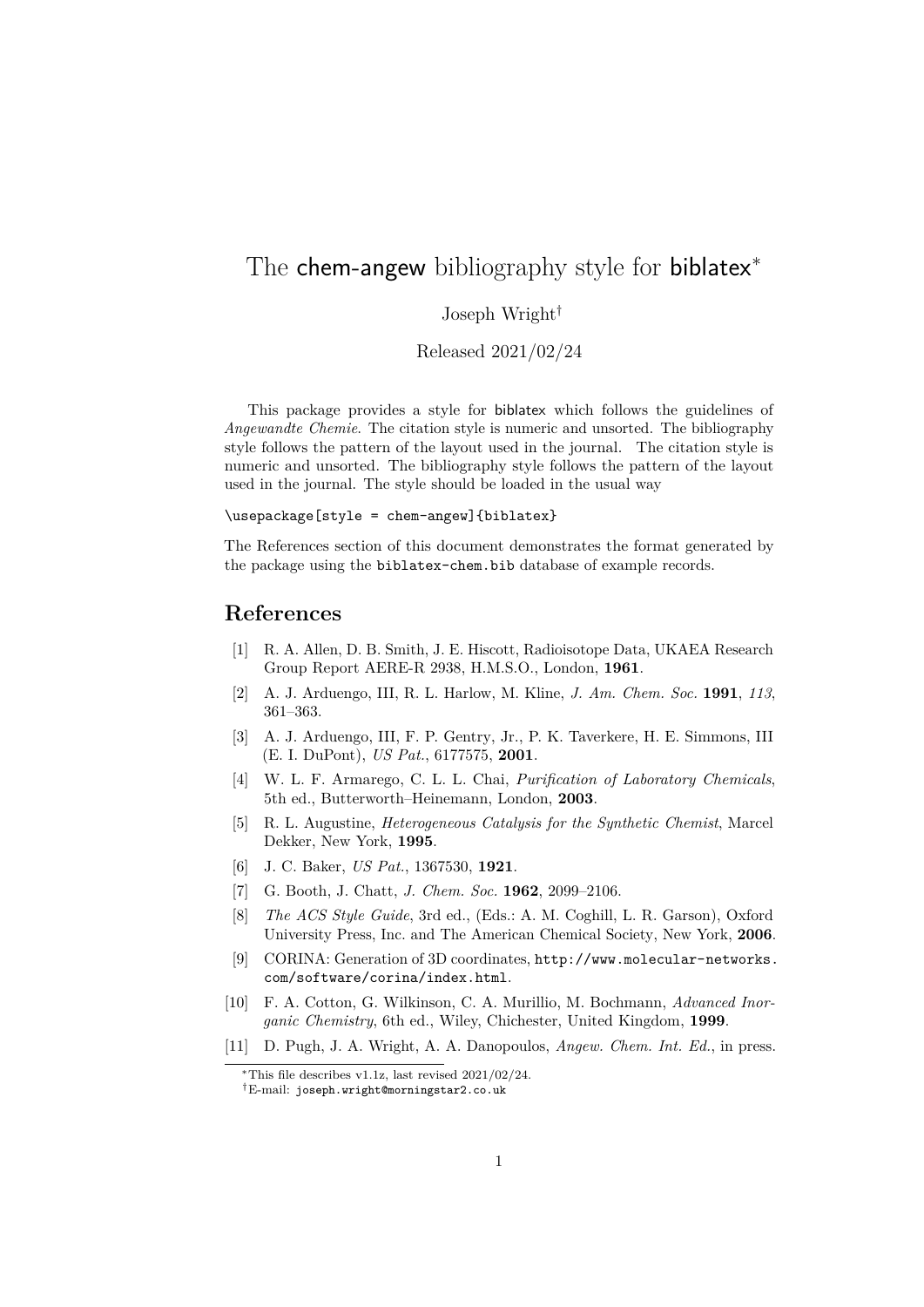- [12] K. Dehnicke, J. Strähle, *Angew. Chem.* **1981**, *93*, 451–464; *Angew. Chem. Int. Ed. Engl.* **1981**, *20*, 413–426.
- [13] K. Dehnicke, J. Strähle, *Angew. Chem. Int. Ed. Engl.* **1981**, *20*, 413–426.
- [14] M. J. Gaunt, PhD thesis, University of Cambridge, Cambridge, United Kingdom, **1999**.
- [15] *N-Heterocyclic Carbenes in Transition Metal Catalysis*, (Ed.: F. Glorius), Springer, Berlin, **2007**.
- [16] *International Tables for Crystallography*, *Vol. A*, 5th ed., (Ed.: T. Hahn), Kluwer Academic Publishers, Dordrecht, Netherlands, **2002**.
- [17] C. Hammond, *The Basics of Crystallography and Diffraction*, International Union of Crystallography and Oxford University Press, Oxford, United Kingdom, **1997**, Chapter 1, pp. 1–40.
- [18] P. M. Henry in *Handbook Of Organopalladium Chemistry for Organic Synthesis*, *Vol. 2*, (Ed.: E.-I. Negishi), Wiley Interscience, New York, **2002**, Chapter V.3.1.1, pp. 2119–2140.
- [19] B. Heyn, B. Hippler, G. Kreisel, H. Schreer, D. Walther, *Anorganische Synthesechemie: ein integriertes Praktikum*, Springer-Verlag, Weinheim, Germany, **1986**.
- [20] E. Hope, J. Bennett, A. Stuart in Pacifichem (International Chemical Congress of Pacific Basin Societies), Hawaii, USA, Pacific Basin Chemical Societies, **2005**.
- [21] H.-J. Kabbe, R. Jira in *Methoden der organischen Chemie, (Houben–Weyl)*, *Ketone, Teil 1*, *Vol. VII*.2a, Georg Thieme Verlag, Stuttgart, Germany, **1973**, Chapter III, pp. 781–790.
- [22] A. Kirschning, Ed., *Topics in Current Chemisty Vol. 242* (**2004**): *Immobilized Catalysts*.
- [23] S. J. Lancaster, Alkylation of boron trifluoride with pentafluorophenyl Grignard reagent, **2003**, <http://www.syntheticpages.org/pages/215> (visited on 10/08/2008).
- [24] *Theoretical Aspects of Homogeneous Catalysis*, (Eds.: P. W. M. N. van Leeuwen, K. Morokuma, J. H. van Lenthe), Kluwer Academic Press, Dordrecht, Netherlands, **1995**.
- [25] G. M. Sheldrick in P. Müller, R. Herbst-Irmer, A. L. Spek, T. R. Schneider, M. R. Sawaya, *Crystal Structure Refinement*, International Union of Crystallography and Oxford University Press, Oxford, United Kingdom, **2006**.
- [26] *Handbook of Organopalladium Chemistry for Organic Synthesis*, (Ed.: E.-I. Negishi), Wiley Interscience, New York, **2002**.
- [27] K. Öfele, *J. Organomet. Chem.* **1968**, *12*, P42–P43.
- [28] ABSPACK, CrysAlis CCD and CrysAlis RED, version 1.171, Oxford Diffraction Ltd., Abingdon, United Kingdom, **2006**.
- [29] S. D. Bunge, O. Just, W. S. Rees, Jr., *Angew. Chem. Int. Ed.* **2000**, *39*, 3082–3084.